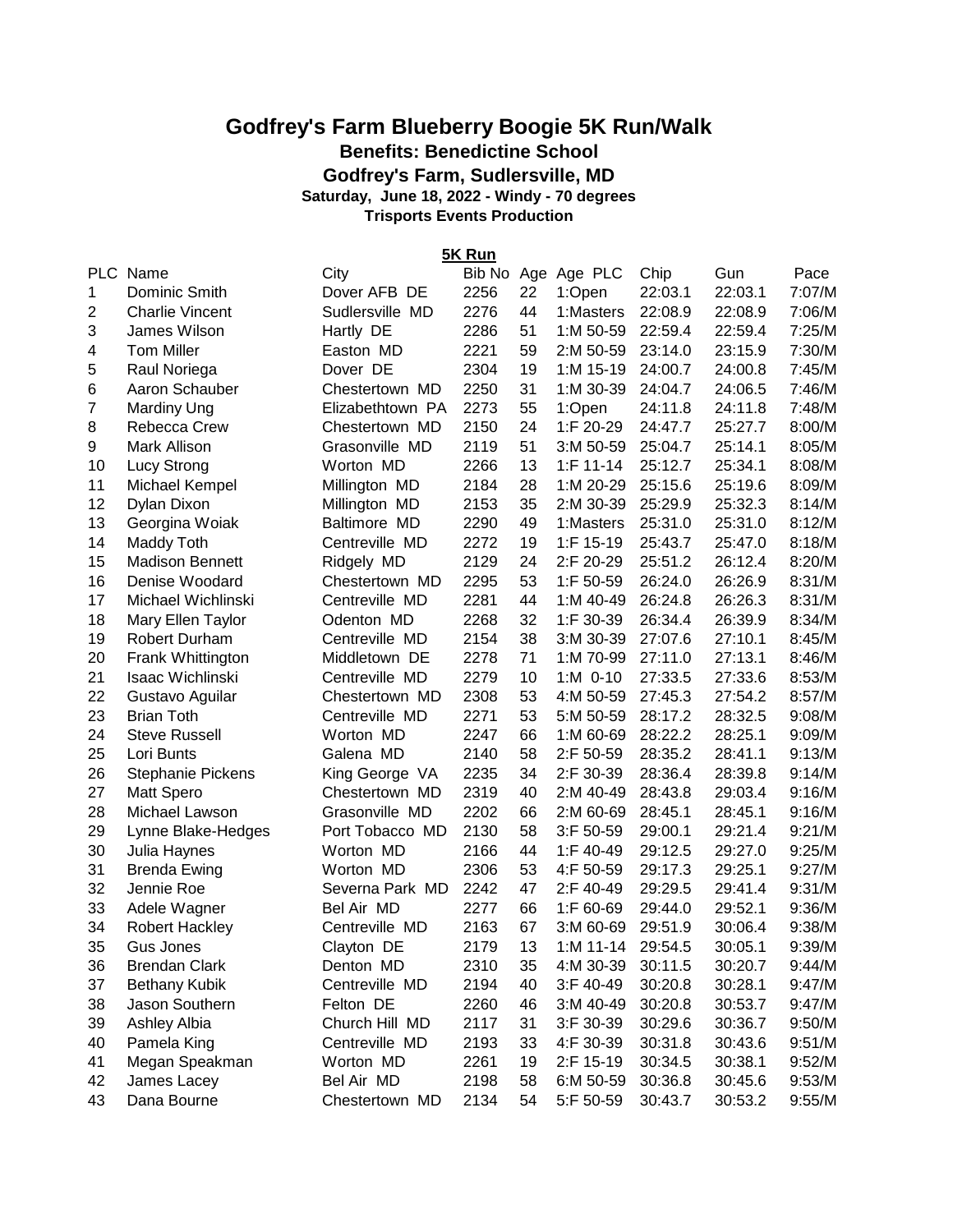| 44 | Nicole Zajac              | Wye Mills MD    | 2299 | 38 | 5:F 30-39          | 30:55.1 | 31:03.4 | 9:58/M  |
|----|---------------------------|-----------------|------|----|--------------------|---------|---------|---------|
| 45 | <b>Candice Schmidt</b>    | Chester MD      | 2253 | 46 | 4:F 40-49          | 30:57.2 | 31:05.8 | 9:59/M  |
| 46 | Jack Spray                | Worton MD       | 2318 | 15 | 2:M 15-19          | 30:58.1 | 31:16.6 | 9:59/M  |
| 47 | Bay Pagano                | Chestertown MD  | 2317 | 8  | 2:M 0-10           | 31:00.9 | 31:20.1 | 10:00/M |
| 48 | <b>Taylor Osborn</b>      | Rock Hall MD    | 2227 | 28 | 3:F 20-29          | 31:31.4 | 31:52.9 | 10:10/M |
| 49 | Joanne Hastings           | Harrington DE   | 2164 | 44 | 5:F 40-49          | 31:35.3 | 31:38.9 | 10:11/M |
| 50 | Ronan Wichlinski          | Centreville MD  | 2282 | 8  | 3:M 0-10           | 31:46.2 | 31:48.5 | 10:15/M |
| 51 | <b>Karen Carty</b>        | Centreville MD  | 2145 | 39 | 6:F 30-39          | 31:49.2 | 31:59.1 | 10:16/M |
| 52 | Darren Roe                | Severna Park MD | 2241 | 47 | 4:M 40-49          | 31:57.5 | 32:10.2 | 10:19/M |
| 53 | Mason Heinefield          | Millington MD   | 2169 | 15 | 3:M 15-19          | 32:47.2 | 32:47.3 | 10:35/M |
| 54 | <b>Sherry Loughrey</b>    | Queenstown MD   | 2210 | 53 | 6:F 50-59          | 33:02.3 | 33:08.7 | 10:39/M |
| 55 | <b>Kathleen Stevens</b>   | Chestertown MD  | 2263 | 32 | 7:F 30-39          | 33:08.2 | 33:44.3 | 10:41/M |
| 56 | <b>Taylor Leaverton</b>   | Chestertown MD  | 2206 | 25 | 4:F 20-29          | 33:08.3 | 33:44.4 | 10:41/M |
| 57 | <b>Faith Kern</b>         | Centreville MD  | 2185 | 41 | 6:F 40-49          | 33:18.6 | 33:23.7 | 10:45/M |
| 58 | Kathleen Miller           | Easton MD       | 2220 | 58 | 7:F 50-59          | 33:35.9 | 33:55.9 | 10:50/M |
| 59 | Lydia Capel               | Centreville MD  | 2144 | 27 | 5:F 20-29          | 34:12.3 | 34:28.4 | 11:02/M |
| 60 | Michelle Lawrence         | Grasonville MD  | 2201 | 50 | 8:F 50-59          | 34:43.0 | 35:02.9 | 11:12/M |
| 61 | Kristy Kaufman            | Marydel MD      | 2183 | 31 | 8:F 30-39          | 34:43.5 | 35:28.1 | 11:12/M |
| 62 | Paul McGuirk              | Easton MD       | 2218 | 62 | 4:M 60-69          | 34:59.1 | 35:20.0 | 11:17/M |
| 63 | Earlene Bouchat           | Lincoln DE      | 2133 | 48 | 7:F 40-49          | 35:46.0 | 36:08.6 | 11:32/M |
| 64 | <b>Kelly Hurd</b>         | Kennedyville MD | 2175 | 31 | 9:F 30-39          | 35:51.4 | 35:58.1 | 11:34/M |
| 65 | Sara Stevenson            | Centreville MD  | 2264 | 31 | 10:F 30-39         | 35:53.0 | 35:58.5 | 11:35/M |
| 66 | April Oldenberg           | Trappe MD       | 2226 | 27 | 6:F 20-29          | 36:34.9 | 36:55.2 | 11:48/M |
| 67 | <b>Nathaniel Fahey</b>    | Sudlersville MD | 2157 | 24 | 2:M 20-29          | 36:35.7 | 36:56.1 | 11:48/M |
| 68 | <b>Renee Rucinsky</b>     | Church Hill MD  | 2244 | 53 | 9:F 50-59          | 36:41.6 | 36:57.4 | 11:50/M |
| 69 | Lisa Kane                 | Dover DE        | 2314 | 58 | 10:F 50-59 36:58.3 |         | 37:28.0 | 11:56/M |
| 70 | <b>Gavin Willey</b>       | Galena MD       | 2283 | 28 | 3:M 20-29          | 37:06.1 | 37:30.4 | 11:58/M |
| 71 | Peyton Free               | Townsend DE     | 2309 | 20 | 7:F 20-29          | 37:06.4 | 37:30.8 | 11:58/M |
| 72 | Stephanie MacKenzie       | Centreville MD  | 2211 | 34 | 11:F 30-39 37:29.5 |         | 37:47.2 | 12:06/M |
| 73 | Amy Guercio               | Marydel MD      | 2161 | 34 | 12:F 30-39 37:32.6 |         | 38:06.8 | 12:07/M |
| 74 | <b>Bobbie Hackley</b>     | Centreville MD  | 2162 | 64 | 2:F 60-69          | 37:43.6 | 37:58.5 | 12:10/M |
| 75 | Taffi Lang                | Dover DE        | 2200 | 52 | 11:F 50-59         | 38:19.6 | 38:34.9 | 12:22/M |
| 76 | Tom Davis                 | Stevensville MD | 2152 | 56 | 7:M 50-59          | 38:20.3 | 38:31.6 | 12:22/M |
| 77 | Tesia Zajac Dixon         | Millington MD   | 2300 | 34 | 13:F 30-39 38:29.6 |         | 38:43.8 | 12:25/M |
| 78 | Paul Brandimarto          | Middletown DE   | 2137 | 68 | 5:M 60-69          | 38:47.6 | 39:04.4 | 12:31/M |
| 79 | Liz Martin                | Centreville MD  | 2214 | 26 | 8:F 20-29          | 38:59.7 | 39:36.6 | 12:35/M |
| 80 | <b>Gabrielle Matthews</b> | Chestertown MD  | 2217 | 26 | 9:F 20-29          | 38:59.9 | 39:36.9 | 12:35/M |
| 81 | <b>Heather Hennessy</b>   | Dover DE        | 2170 | 54 | 12:F 50-59 39:07.6 |         | 39:23.1 | 12:37/M |
| 82 | Stefanie Smargisso        | Middletown DE   | 2255 | 38 | 14:F 30-39 39:09.9 |         | 39:19.2 | 12:38/M |
| 83 | <b>Brice Massie</b>       | Smyrna DE       | 2215 | 51 | 8:M 50-59          | 39:10.3 | 39:19.4 | 12:38/M |
| 84 | Sherrie Hill              | Millington MD   | 2174 | 58 | 13:F 50-59 39:11.7 |         | 39:17.6 | 12:39/M |
| 85 | Rebecca Urie              | Worton MD       | 2274 | 50 | 14:F 50-59 39:14.7 |         | 39:36.6 | 12:40/M |
| 86 | Karen Romecki             | Conowingo MD    | 2243 | 60 | 3:F 60-69          | 40:21.4 | 40:36.2 | 13:01/M |
| 87 | Daphne Schauber           | Annapolis MD    | 2251 | 40 | 8:F 40-49          | 40:53.0 | 41:03.0 | 13:11/M |
| 88 | Debbie Allison            | Grasonville MD  | 2118 | 59 | 15:F 50-59 40:54.9 |         | 41:04.6 | 13:12/M |
| 89 | <b>Molly Breeding</b>     | Harrington DE   | 2305 | 60 | 4:F 60-69          | 41:42.2 | 41:53.0 | 13:27/M |
| 90 | Duncan Butler IV          | Barclay MD      | 2141 | 10 | 4:M 0-10           | 42:33.1 | 42:50.6 | 13:44/M |
| 91 | Mauriana Wichlinski       | Centreville MD  | 2280 | 12 | 2:F 11-14          | 42:34.0 | 42:47.8 | 13:44/M |
| 92 | Clint Wilson              | Frederica DE    | 2284 | 6  | 5:M 0-10           | 43:41.8 | 44:13.0 | 14:06/M |
| 93 | Shayna Kerr               | Preston MD      | 2192 | 32 | 15:F 30-39 43:42.1 |         | 44:06.4 | 14:06/M |
| 94 | Hannah Wilson             | Frederica DE    | 2315 | 33 | 16:F 30-39 43:44.2 |         | 44:15.2 | 14:07/M |
| 95 | Michelle Woodfield        | Warwick MD      | 2296 | 37 | 17:F 30-39 44:11.6 |         | 44:23.1 | 14:15/M |
|    |                           |                 |      |    |                    |         |         |         |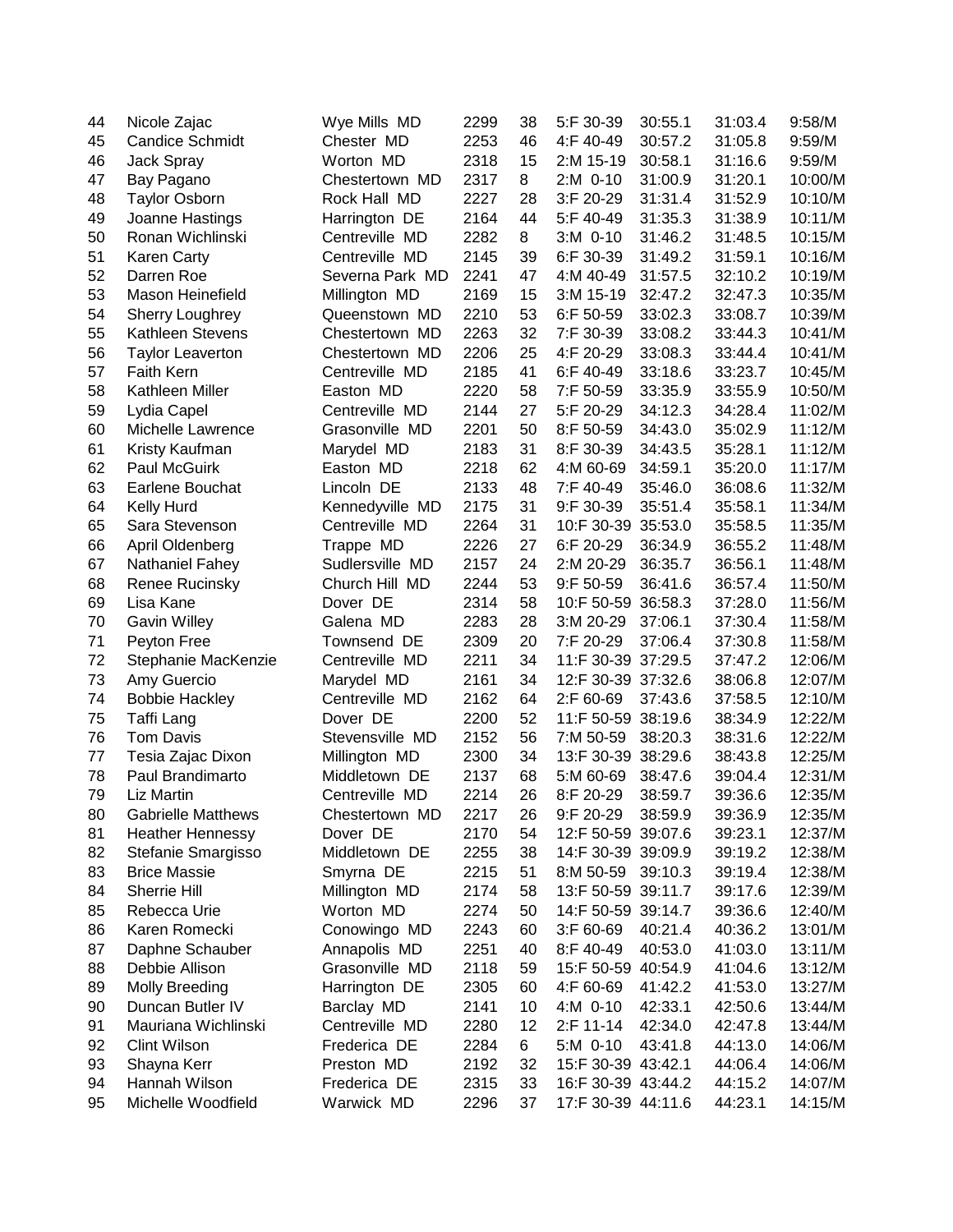| 96             | Abby Woodfield            | Chestertown MD  | 2307           | 9              | $1: F 0-10$<br>44:13.8  | 44:25.2 | 14:16/M |
|----------------|---------------------------|-----------------|----------------|----------------|-------------------------|---------|---------|
| 97             | Carol Jelich              | Easton MD       | 2177           | 71             | 1:F 70-99<br>46:04.3    | 46:29.7 | 14:52/M |
| 98             | Jessica Strong            | Worton MD       | 2265           | 38             | 18:F 30-39 47:04.1      | 47:26.0 | 15:11/M |
| 99             | Melynn Schriefer          | Galena MD       | 2254           | 27             | 10:F 20-29 47:46.9      | 48:05.5 | 15:25/M |
| 100            | Melissa Germain           | Queen Anne MD   | 2311           | 42             | $9:$ F 40-49<br>48:14.8 | 48:31.3 | 15:34/M |
| 101            | Diana Woodward            | Harrington DE   | 2297           | 65             | 5:F 60-69<br>48:37.3    | 48:55.6 | 15:41/M |
| 102            | Pamela McNally            | Dunkirk MD      | 2219           | 59             | 16:F 50-59 49:33.4      | 49:50.2 | 15:59/M |
| 103            | Jennifer Gannon           | Centreville MD  | 2159           | 22             | 11:F 20-29 50:22.9      | 50:36.3 | 16:15/M |
|                |                           |                 |                |                |                         |         |         |
| 104            | James Peacock             | Millington MD   | 2232           | 8              | 6:M 0-10<br>50:23.2     | 51:13.2 | 16:15/M |
| 105            | Makaila Thomas            | Centreville MD  | 2270           | 21             | 12:F 20-29 50:23.4      | 50:36.6 | 16:15/M |
| 106            | Karen Ruiz                | Millington MD   | 2245           | 28             | 13:F 20-29 51:27.9      | 52:20.6 | 16:36/M |
| 107            | Helen Hill                | Millington MD   | 2173           | 8              | 2:F 0-10<br>51:54.6     | 51:54.7 | 16:45/M |
| 108            | <b>Brittany Haynes</b>    | Worton MD       | 2165           | 23             | 14:F 20-29 52:59.5      | 53:17.8 | 17:06/M |
| 109            | Katie Heinefield          | Millington MD   | 2168           | 44             | 10:F 40-49 53:05.1      | 53:38.5 | 17:07/M |
| 110            | <b>Larry Price</b>        | Middletown DE   | 2236           | 79             | 2:M 70-99<br>55:58.8    | 56:10.7 | 18:04/M |
| 111            | Michelle Dunham           | Centreville MD  | 2025           | 40             | 11:F 40-49 59:11.2      | 59:51.0 | 19:06/M |
|                |                           |                 |                |                |                         |         |         |
|                |                           |                 | <b>5K WALK</b> |                |                         |         |         |
| <b>PLC</b>     | Name                      | City            | Bib No         |                | Age Age PLC<br>Chip     | Gun     | Pace    |
| $\mathbf{1}$   | Don Zalenski              | Magnolia DE     | 2301           | 76             | 1:M Male 9939:20.8      | 39:31.2 | 12:42/M |
| 2              | Sean Andrews              | Sudlersville MD | 2121           | 41             | 2:M Male 9! 41:06.5     | 41:49.8 | 13:16/M |
|                |                           |                 |                |                |                         |         |         |
| 3              | Tom Molin                 | Townsend DE     | 2223           | 70             | 3:M Male 9 41:38.5      | 41:48.7 | 13:26/M |
| 4              | Meghan Livie              | Chestertown MD  | 2208           | 41             | 1:F 1-99<br>42:50.4     | 43:10.3 | 13:49/M |
| 5              | <b>Andy Pershall</b>      | Severna Park MD | 2233           | 56             | 4:M Male 9 45:13.0      | 45:40.9 | 14:35/M |
| 6              | Anne Pershall             | Severna Park MD | 2234           | 60             | 2:F 1-99<br>45:18.2     | 45:45.9 | 14:37/M |
| $\overline{7}$ | Carol Beth Lambert        | Seaford DE      | 2199           | 69             | 3:F 1-99<br>45:44.3     | 45:54.2 | 14:45/M |
| 8              | Joy Sponaugle             | Ingleside MD    | 2262           | 43             | 4:F 1-99<br>46:30.9     | 46:39.2 | 15:00/M |
| 9              | <b>Scott Evans</b>        | Church Hill MD  | 1995           | 33             | 5:M Male 9 47:32.6      | 47:59.1 | 15:20/M |
| 10             | Jennifer Evans            | Church Hill MD  | 2312           | 39             | 5:F 1-99<br>47:32.6     | 47:59.1 | 15:20/M |
| 11             | Kaitlyn Germain           | Queen Anne MD   | 1968           | 10             | 6:F 1-99<br>48:08.9     | 48:25.6 | 15:32/M |
| 12             | Reagan Germain            | Queen Anne MD   | 1993           | $\overline{7}$ | 7:F 1-99<br>48:14.8     | 48:31.5 | 15:34/M |
| 13             | Michelle Zebrowski        | Newark DE       | 2303           | 40             | 8:F 1-99<br>48:41.4     | 49:12.1 | 15:42/M |
| 14             | <b>Matthew Ricks</b>      | Newark DE       | 2239           | 41             | 6:M Male 9 48:41.6      | 49:12.5 | 15:42/M |
| 15             | Lisa Zebrowski            | Middletown DE   | 2302           | 67             | 9:F 1-99<br>48:42.1     | 49:12.4 | 15:43/M |
| 16             | Kiki Jones                | Chestertown MD  | 2180           | 52             | 10:F 1-99<br>49:13.5    | 49:32.1 | 15:53/M |
| 17             | Flo Terrill               | Chestertown MD  | 2269           | 54             | 11:F 1-99<br>49:13.7    | 49:32.1 | 15:53/M |
|                |                           |                 |                |                |                         |         |         |
| 18             | Lucas Brengle             | Church Hill MD  | 1967           | 8              | 7:M Male 9 49:48.6      | 50:24.0 | 16:04/M |
| 19             | Learie Haynes             | Worton MD       | 2167           | 67             | 8:M Male 9! 50:15.4     | 50:43.6 | 16:13/M |
| 20             | <b>Tucker Shaw</b>        | Still Pond MD   | 1956           | 8              | 9:M Male 9! 50:44.7     | 51:21.2 | 16:22/M |
| 21             | <b>Brooke Shaw</b>        | Still Pond MD   | 1965           | 36             | 12:F 1-99 51:43.5       | 52:19.2 | 16:41/M |
| 22             | April Franktan            | Ridgely MD      | 2022           | 34             | 13:F 1-99 52:00.8       | 52:46.2 | 16:47/M |
| 23             | <b>Ed Siera</b>           | Dover DE        | 2313           | 35             | 10:M Male \; 52:15.8    | 52:58.0 | 16:52/M |
| 24             | Jill Siera                | Dover DE        | 2316           | 38             | 14:F 1-99 52:16.0       | 52:58.0 | 16:52/M |
| 25             | Valerie Maglio            | Chester MD      | 2213           | 31             | 15:F 1-99 52:33.4       | 52:47.3 | 16:57/M |
| 26             | Christopher Byerly-Maglio | Chester MD      | 2142           | 11             | 11:M Male \ 52:33.6     | 52:46.6 | 16:57/M |
| 27             | <b>Tabby Maglio</b>       | Chester MD      | 2212           | 55             | 16:F 1-99 52:34.0       | 52:46.8 | 16:57/M |
| 28             | Madisenne Nau             | Worton MD       | 2224           | 10             | 17:F 1-99<br>52:34.2    | 53:05.9 | 16:57/M |
| 29             | Emily Wood                | Queen Anne MD   | 2293           | 33             | 18:F 1-99<br>52:43.6    | 53:12.7 | 17:01/M |
| 30             | Maddy Kern                | Centreville MD  | 2186           | 11             | 19:F 1-99<br>53:00.7    | 53:07.3 | 17:06/M |
| 31             | Sammy Kern                | Centreville MD  | 2189           | 11             | 20:F 1-99<br>53:02.2    | 53:07.7 | 17:07/M |
| 32             | Ruby Kern                 | Centreville MD  | 2187           | 6              | 21:F 1-99 53:13.2       | 53:18.8 | 17:10/M |
|                |                           |                 |                |                |                         |         |         |
| 33             | Sam Kern                  | Centreville MD  | 2188           | 42             | 12:M Male \; 53:18.0    | 53:24.4 | 17:12/M |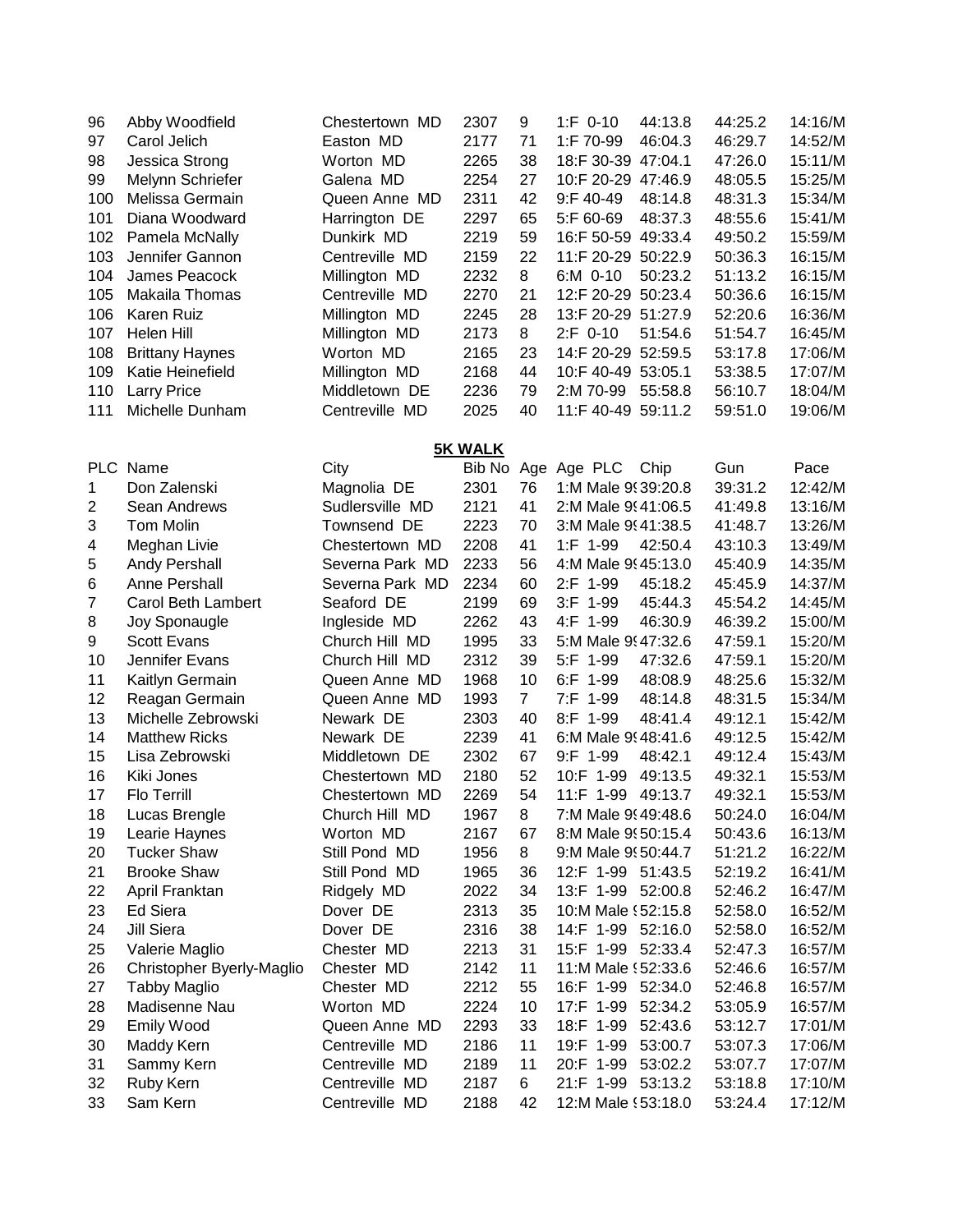| 34 | <b>Wendy Bramble</b>    | Worton MD       | 2135 | 59             | 22:F 1-99                              | 53:28.6   | 53:51.4                     | 17:15/M |
|----|-------------------------|-----------------|------|----------------|----------------------------------------|-----------|-----------------------------|---------|
| 35 | Deanna Herr             | Chestertown MD  | 2171 | 56             | 23:F 1-99                              | 53:29.2   | 53:52.5                     | 17:15/M |
| 36 | <b>Betsy Clayton</b>    | Chestertown MD  | 2147 | 55             | 24:F 1-99                              | 53:29.8   | 53:52.8                     | 17:15/M |
| 37 | Raegan Leadbeater       | Centreville MD  | 2204 | $\overline{7}$ | 25:F 1-99                              | 53:42.3   | 53:51.0                     | 17:19/M |
| 38 | Aiyanna Copper          | Millington MD   | 2148 | 12             | 26:F 1-99                              | 53:44.7   | 54:35.1                     | 17:20/M |
| 39 | Sage Leadbeater         | Centreville MD  | 2205 | 5              | 27:F 1-99                              | 53:46.0   | 53:54.7                     | 17:21/M |
| 40 | Jessica Leadbeater      | Centreville MD  | 2203 | 35             | 28:F 1-99                              | 53:46.1   | 53:54.5                     | 17:21/M |
| 41 | <b>Lillian Kerr</b>     | Church Hill MD  | 2191 | 3              | 29:F 1-99                              | 53:46.5   | 53:55.2                     | 17:21/M |
| 42 | Paige Rebstock          | Church Hill MD  | 2238 | 25             | 30:F 1-99                              | 53:56.4   | 54:04.1                     | 17:24/M |
| 43 | Christina Kerr          | Church Hill MD  | 2190 | 31             | 31:F 1-99                              | 53:57.9   | 54:03.9                     | 17:24/M |
| 44 | Dwayna Eller            | Earleville MD   | 2156 | 39             | 32:F 1-99                              | 54:16.4   | 54:54.7                     | 17:30/M |
| 45 | Miranda Robertson       | Earleville MD   | 2240 | 33             | 33:F 1-99                              | 54:17.5   | 54:55.3                     | 17:31/M |
| 46 | Kenleigh Nau            | Worton MD       | 1966 | $\overline{7}$ | 34:F 1-99                              | 54:18.1   | 54:54.9                     | 17:31/M |
| 47 | <b>Stacy Nau</b>        | Worton MD       | 2225 | 38             | 35:F 1-99                              | 54:23.9   | 54:56.8                     | 17:33/M |
| 48 | <b>Kimberly Cordrey</b> | Church Hill MD  | 2149 | 48             | 36:F 1-99                              | 54:26.5   | 55:02.1                     | 17:34/M |
| 49 | Andrea Soberano         | Barclay MD      | 2258 | 15             | 37:F 1-99                              | 54:35.4   | 55:01.9                     | 17:37/M |
| 50 | Dawn Blontz             | Barclay MD      | 2132 | 58             | 38:F<br>$1 - 99$                       | 54:36.5   | 55:02.2                     | 17:37/M |
| 51 | Robin Unruh             | Chestertown MD  | 2275 | 57             | $1 - 99$<br>39:F                       | 54:41.2   | 55:05.1                     | 17:38/M |
| 52 | Rebecca` Blizzard       | Worton MD       | 2131 | 46             | 40:F<br>$1 - 99$                       | 54:41.3   | 55:05.1                     | 17:39/M |
| 53 | Mariah Wood             | Denton MD       | 2294 | 26             | 41:F<br>$1 - 99$                       | 54:44.0   | 55:12.4                     | 17:39/M |
| 54 | Angel Smoot             | Crumpton MD     | 2257 | 40             | 42:F 1-99                              | 55:41.9   | 56:31.5                     | 17:58/M |
| 55 | Amanda Chapman          | Millington MD   | 2146 | 37             | 43:F 1-99                              | 55:42.5   | 56:32.3                     | 17:58/M |
| 56 | Rosa Soberano           | Barclay MD      | 2259 | 50             | 44:F 1-99                              | 55:54.9   | 56:21.3                     | 18:02/M |
| 57 | Amy Bennett             | Stevensville MD | 2127 | 48             | 45:F 1-99                              | 57:48.8   | 58:48.2                     | 18:39/M |
| 58 | <b>Bradley Bennett</b>  | Stevensville MD | 2128 | 52             | 13:M Male (57:51.1                     |           | 58:50.2                     | 18:40/M |
| 59 | Stephen Wilson          | Frederica DE    | 2288 | 47             | 14:M Male (58:20.5                     |           | 58:54.9                     | 18:49/M |
| 60 | Rhoda Barnes            | Hartly DE       | 2126 | 75             | 46:F 1-99                              | 58:20.8   | 58:54.9                     | 18:49/M |
| 61 | <b>Maryalice Davis</b>  | Stevensville MD | 2151 | 54             | 47:F 1-99                              | 58:32.4   | 59:01.2                     | 18:53/M |
| 62 | <b>Bridgitte Bailey</b> | Stevensville MD | 2125 | 53             | 48:F 1-99                              | 58:32.9   | 59:01.8                     | 18:53/M |
| 63 | Leah Broadway           | Elkridge MD     | 2138 | 38             | 49:F 1-99                              | 59:11.4   | 59:51.1                     | 19:06/M |
| 64 | <b>Toni Schelts</b>     | Church Hill MD  | 2252 | 65             | 50:F 1-99                              | 1:01:00.6 | 1:01:49.3                   | 19:41/M |
| 65 | Betty Lockwood          | Sudlersville MD | 2209 | 91             | $1 - 99$<br>$51:$ F                    | 1:01:00.6 | 1:01:49.6                   | 19:41/M |
| 66 | <b>Sharon Andrews</b>   | Sudlersville MD | 2122 | 64             | 52:F 1-99                              | 1:01:07.5 | 1:01:53.9                   | 19:43/M |
| 67 | Laurie Posey            | Ridgely MD      | 2023 | 61             | $1 - 99$<br>53:F                       | 1:01:25.3 | 1:02:21.8                   | 19:49/M |
| 68 | Julie Brooks            | Chestertown MD  | 2139 | 49             | 54:F<br>$1 - 99$                       | 1:02:08.9 | 1:02:50.8                   | 20:03/M |
| 69 | Sheila Parker           | Kennedyville MD | 2231 | 50             | 55:F 1-99                              | 1:02:09.1 | 1:02:50.7 20:03/M           |         |
| 70 | Kimberly Moberly        | Denton MD       | 2222 | 33             | 56:F 1-99 1:02:21.4 1:02:46.4 20:07/M  |           |                             |         |
| 71 | <b>Terry Woodward</b>   | Harrington DE   | 2298 | 66             | 15:M Male (1:02:29.2 1:02:42.6 20:09/M |           |                             |         |
| 72 | Jack Wilson             | Centreville MD  | 2285 | 56             | 16:M Male \1:02:43.4 1:03:16.7 20:14/M |           |                             |         |
| 73 | <b>Tracy Wilson</b>     | Centreville MD  | 2289 | 54             | 57:F 1-99                              |           | 1:02:43.8 1:03:16.6 20:14/M |         |
| 74 | Patricia Brandimarto    | Freehold NJ     | 2136 | 74             | 58:F 1-99                              | 1:02:49.6 | 1:03:15.1 20:16/M           |         |
| 75 | Patti Johnson           | Millington MD   | 2178 | 52             | 59:F 1-99                              |           | 1:04:02.8 1:04:35.3 20:40/M |         |
| 76 | Harry Kaiser            | Centreville MD  | 2182 | 37             | 17:M Male (1:04:22.4 1:05:02.8 20:46/M |           |                             |         |
| 77 | Ashley Kaiser           | Centreville MD  | 2181 | 35             | 60:F 1-99 1:04:22.5 1:05:03.0 20:46/M  |           |                             |         |
| 78 | Lori Russ               | Barclay MD      | 2246 | 42             | 61:F 1-99                              |           | 1:04:22.8 1:05:02.7 20:46/M |         |
| 79 | Donald W Proud Jr       | Sudlersville MD | 2237 | 65             | 18:M Male (1:04:39.3 1:05:07.0 20:51/M |           |                             |         |

### **Age Group Results**

## **Female Open Champion**

| PLC Name | City | Age O'All Chip | Gun Pace |  |
|----------|------|----------------|----------|--|
|          |      |                |          |  |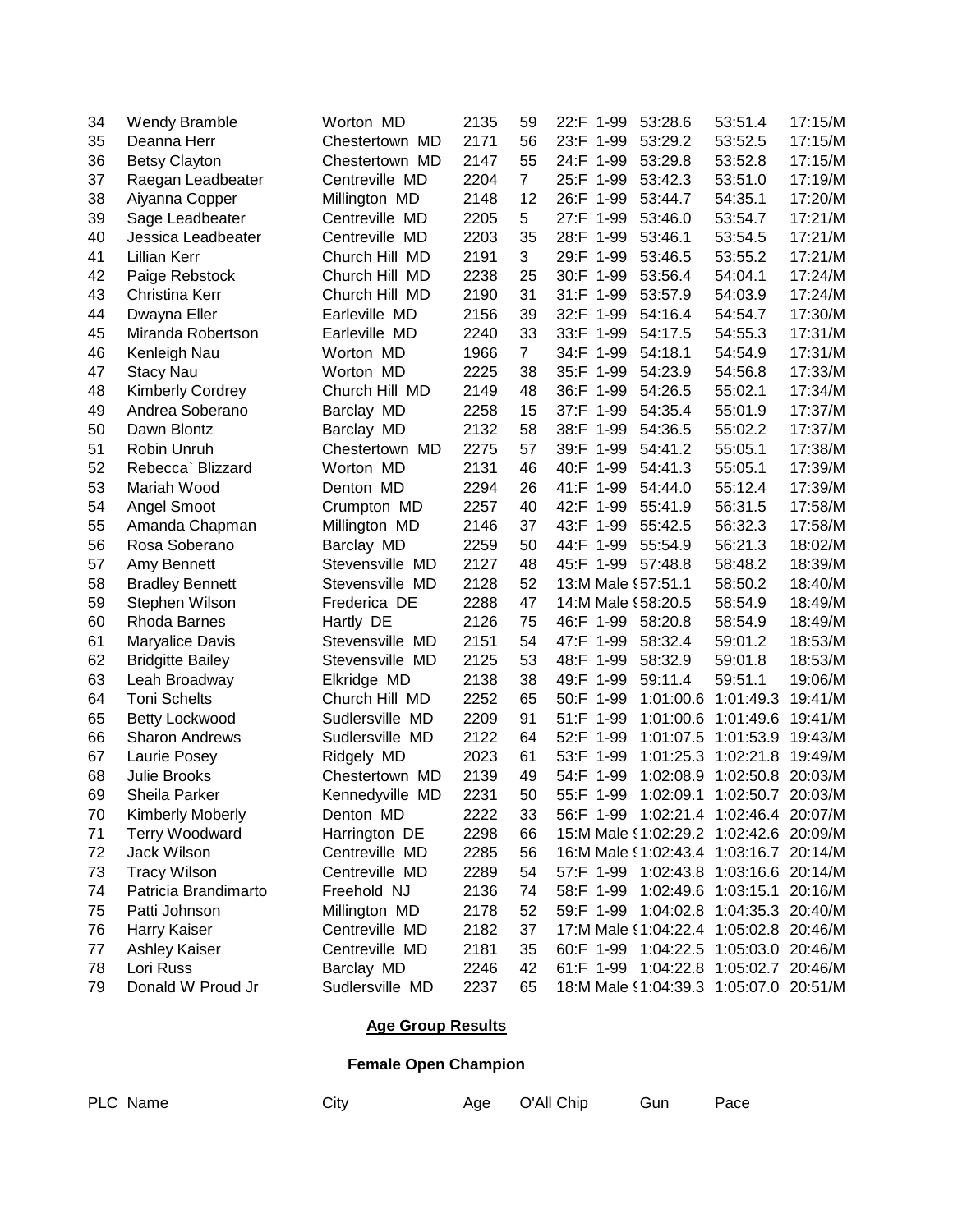| 1                                                                                                            | <b>Mardiny Ung</b>                                                                                                                                                                                                                                                                                 | Elizabethtown PA                                                                                                                                                                                                                        | 55                                                                                      | 1                                                                                           | 24:11.8                                                                                                                                                              | 24:11.8                                                                                                                                                       | 7:48/M                                                                                                                                                       |  |  |  |  |
|--------------------------------------------------------------------------------------------------------------|----------------------------------------------------------------------------------------------------------------------------------------------------------------------------------------------------------------------------------------------------------------------------------------------------|-----------------------------------------------------------------------------------------------------------------------------------------------------------------------------------------------------------------------------------------|-----------------------------------------------------------------------------------------|---------------------------------------------------------------------------------------------|----------------------------------------------------------------------------------------------------------------------------------------------------------------------|---------------------------------------------------------------------------------------------------------------------------------------------------------------|--------------------------------------------------------------------------------------------------------------------------------------------------------------|--|--|--|--|
|                                                                                                              | <b>Female Masters Champion</b>                                                                                                                                                                                                                                                                     |                                                                                                                                                                                                                                         |                                                                                         |                                                                                             |                                                                                                                                                                      |                                                                                                                                                               |                                                                                                                                                              |  |  |  |  |
| 1                                                                                                            | PLC Name<br>Georgina Woiak                                                                                                                                                                                                                                                                         | City<br>Baltimore MD                                                                                                                                                                                                                    | Age<br>49                                                                               | 4                                                                                           | O'All Chip<br>25:31.0                                                                                                                                                | Gun<br>25:31.0                                                                                                                                                | Pace<br>8:12/M                                                                                                                                               |  |  |  |  |
|                                                                                                              |                                                                                                                                                                                                                                                                                                    | <b>Female 10 and Under</b>                                                                                                                                                                                                              |                                                                                         |                                                                                             |                                                                                                                                                                      |                                                                                                                                                               |                                                                                                                                                              |  |  |  |  |
| 1<br>$\overline{2}$                                                                                          | PLC Name<br>Abby Woodfield<br>Helen Hill                                                                                                                                                                                                                                                           | City<br>Chestertown MD<br>Millington MD                                                                                                                                                                                                 | Age<br>9<br>8                                                                           | 60<br>70                                                                                    | O'All Chip<br>44:13.8<br>51:54.6                                                                                                                                     | Gun<br>44:25.2<br>51:54.7                                                                                                                                     | Pace<br>14:16/M<br>16:45/M                                                                                                                                   |  |  |  |  |
|                                                                                                              |                                                                                                                                                                                                                                                                                                    | Female 11 to 14                                                                                                                                                                                                                         |                                                                                         |                                                                                             |                                                                                                                                                                      |                                                                                                                                                               |                                                                                                                                                              |  |  |  |  |
| 1<br>$\overline{2}$                                                                                          | PLC Name<br>Lucy Strong<br>Mauriana Wichlinski                                                                                                                                                                                                                                                     | City<br>Worton MD<br>Centreville MD                                                                                                                                                                                                     | Age<br>13<br>12                                                                         | 3<br>56                                                                                     | O'All Chip<br>25:12.7<br>42:34.0                                                                                                                                     | Gun<br>25:34.1<br>42:47.8                                                                                                                                     | Pace<br>8:08/M<br>13:44/M                                                                                                                                    |  |  |  |  |
|                                                                                                              |                                                                                                                                                                                                                                                                                                    | Female 15 to 19                                                                                                                                                                                                                         |                                                                                         |                                                                                             |                                                                                                                                                                      |                                                                                                                                                               |                                                                                                                                                              |  |  |  |  |
| $\mathbf 1$<br>$\overline{2}$                                                                                | PLC Name<br>Maddy Toth<br>Megan Speakman                                                                                                                                                                                                                                                           | City<br>Centreville MD<br>Worton MD                                                                                                                                                                                                     | Age<br>19<br>19                                                                         | 5<br>19                                                                                     | O'All Chip<br>25:43.7<br>30:34.5                                                                                                                                     | Gun<br>25:47.0<br>30:38.1                                                                                                                                     | Pace<br>8:18/M<br>9:52/M                                                                                                                                     |  |  |  |  |
|                                                                                                              |                                                                                                                                                                                                                                                                                                    | Female 20 to 29                                                                                                                                                                                                                         |                                                                                         |                                                                                             |                                                                                                                                                                      |                                                                                                                                                               |                                                                                                                                                              |  |  |  |  |
| $\mathbf{1}$<br>$\overline{2}$<br>3<br>4<br>5<br>6<br>$\overline{7}$<br>8<br>9<br>10<br>11<br>12<br>13<br>14 | PLC Name<br>Rebecca Crew<br><b>Madison Bennett</b><br><b>Taylor Osborn</b><br><b>Taylor Leaverton</b><br>Lydia Capel<br>April Oldenberg<br>Peyton Free<br>Liz Martin<br><b>Gabrielle Matthews</b><br>Melynn Schriefer<br>Jennifer Gannon<br>Makaila Thomas<br>Karen Ruiz<br><b>Brittany Haynes</b> | City<br>Chestertown MD<br>Ridgely MD<br>Rock Hall MD<br>Chestertown MD<br>Centreville MD<br>Trappe MD<br>Townsend DE<br>Centreville MD<br>Chestertown MD<br>Galena MD<br>Centreville MD<br>Centreville MD<br>Millington MD<br>Worton MD | Age<br>24<br>24<br>28<br>25<br>27<br>27<br>20<br>26<br>26<br>27<br>22<br>21<br>28<br>23 | $\overline{2}$<br>6<br>23<br>28<br>31<br>37<br>40<br>46<br>47<br>63<br>67<br>68<br>69<br>71 | O'All Chip<br>24:47.7<br>25:51.2<br>31:31.4<br>33:08.3<br>34:12.3<br>36:34.9<br>37:06.4<br>38:59.7<br>38:59.9<br>47:46.9<br>50:22.9<br>50:23.4<br>51:27.9<br>52:59.5 | Gun<br>25:27.7<br>26:12.4<br>31:52.9<br>33:44.4<br>34:28.4<br>36:55.2<br>37:30.8<br>39:36.6<br>39:36.9<br>48:05.5<br>50:36.3<br>50:36.6<br>52:20.6<br>53:17.8 | Pace<br>8:00/M<br>8:20/M<br>10:10/M<br>10:41/M<br>11:02/M<br>11:48/M<br>11:58/M<br>12:35/M<br>12:35/M<br>15:25/M<br>16:15/M<br>16:15/M<br>16:36/M<br>17:06/M |  |  |  |  |
|                                                                                                              |                                                                                                                                                                                                                                                                                                    | Female 30 to 39                                                                                                                                                                                                                         |                                                                                         |                                                                                             |                                                                                                                                                                      |                                                                                                                                                               |                                                                                                                                                              |  |  |  |  |
| PLC<br>1<br>$\overline{\mathbf{c}}$<br>3<br>4<br>5<br>6                                                      | Name<br>Mary Ellen Taylor<br>Stephanie Pickens<br>Ashley Albia<br>Pamela King<br>Nicole Zajac<br>Karen Carty                                                                                                                                                                                       | City<br>Odenton MD<br>King George VA<br>Church Hill MD<br>Centreville MD<br>Wye Mills MD<br>Centreville MD                                                                                                                              | Age<br>32<br>34<br>31<br>33<br>38<br>39                                                 | 8<br>10<br>17<br>18<br>21<br>25                                                             | O'All Chip<br>26:34.4<br>28:36.4<br>30:29.6<br>30:31.8<br>30:55.1<br>31:49.2                                                                                         | Gun<br>26:39.9<br>28:39.8<br>30:36.7<br>30:43.6<br>31:03.4<br>31:59.1                                                                                         | Pace<br>8:34/M<br>9:14/M<br>9:50/M<br>9:51/M<br>9:58/M<br>10:16/M                                                                                            |  |  |  |  |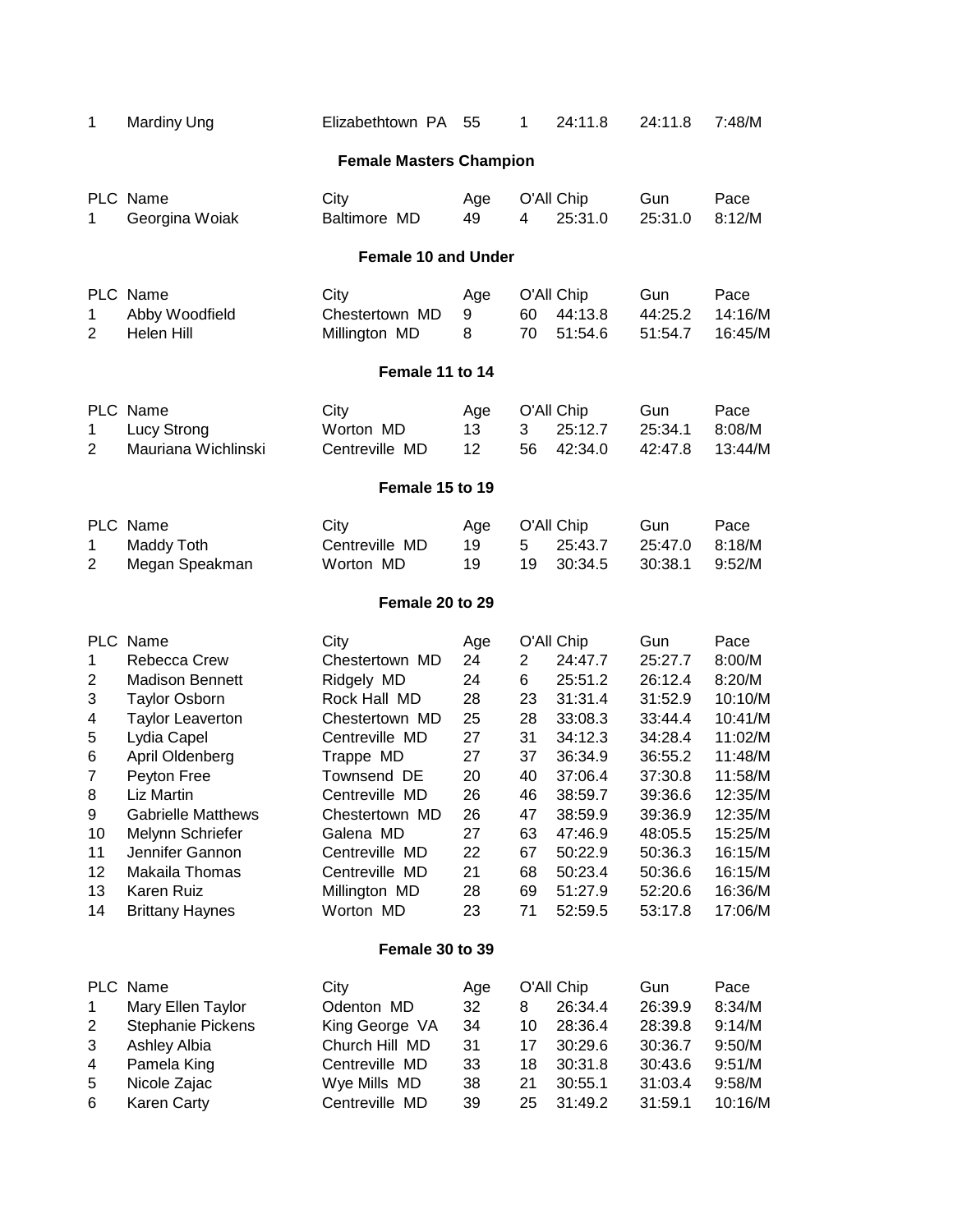| 7  | Kathleen Stevens    | Chestertown MD  | 32 | 27 | 33:08.2 | 33:44.3 | 10:41/M |
|----|---------------------|-----------------|----|----|---------|---------|---------|
| 8  | Kristy Kaufman      | Marydel MD      | 31 | 33 | 34:43.5 | 35:28.1 | 11:12/M |
| 9  | Kelly Hurd          | Kennedyville MD | 31 | 35 | 35:51.4 | 35:58.1 | 11:34/M |
| 10 | Sara Stevenson      | Centreville MD  | 31 | 36 | 35:53.0 | 35:58.5 | 11:35/M |
| 11 | Stephanie MacKenzie | Centreville MD  | 34 | 41 | 37:29.5 | 37:47.2 | 12:06/M |
| 12 | Amy Guercio         | Marydel MD      | 34 | 42 | 37:32.6 | 38:06.8 | 12:07/M |
| 13 | Tesia Zajac Dixon   | Millington MD   | 34 | 45 | 38:29.6 | 38:43.8 | 12:25/M |
| 14 | Stefanie Smargisso  | Middletown DE   | 38 | 49 | 39:09.9 | 39:19.2 | 12:38/M |
| 15 | Shayna Kerr         | Preston MD      | 32 | 57 | 43:42.1 | 44:06.4 | 14:06/M |
| 16 | Hannah Wilson       | Frederica DE    | 33 | 58 | 43:44.2 | 44:15.2 | 14:07/M |
| 17 | Michelle Woodfield  | Warwick MD      | 37 | 59 | 44:11.6 | 44:23.1 | 14:15/M |
| 18 | Jessica Strong      | Worton MD       | 38 | 62 | 47:04.1 | 47:26.0 | 15:11/M |

#### **Female 40 to 49**

| <b>PLC</b> | Name                   | City            | Age |    | O'All Chip | Gun     | Pace    |
|------------|------------------------|-----------------|-----|----|------------|---------|---------|
| 1          | Julia Haynes           | Worton MD       | 44  | 12 | 29:12.5    | 29:27.0 | 9:25/M  |
| 2          | Jennie Roe             | Severna Park MD | 47  | 14 | 29:29.5    | 29:41.4 | 9:31/M  |
| 3          | Bethany Kubik          | Centreville MD  | 40  | 16 | 30:20.8    | 30:28.1 | 9:47/M  |
| 4          | <b>Candice Schmidt</b> | Chester MD      | 46  | 22 | 30:57.2    | 31:05.8 | 9:59/M  |
| 5          | Joanne Hastings        | Harrington DE   | 44  | 24 | 31:35.3    | 31:38.9 | 10:11/M |
| 6          | <b>Faith Kern</b>      | Centreville MD  | 41  | 29 | 33:18.6    | 33:23.7 | 10:45/M |
| 7          | Earlene Bouchat        | Lincoln DE      | 48  | 34 | 35:46.0    | 36:08.6 | 11:32/M |
| 8          | Daphne Schauber        | Annapolis MD    | 40  | 53 | 40:53.0    | 41:03.0 | 13:11/M |
| 9          | Melissa Germain        | Queen Anne MD   | 42  | 64 | 48:14.8    | 48:31.3 | 15:34/M |
| 10         | Katie Heinefield       | Millington MD   | 44  | 72 | 53:05.1    | 53:38.5 | 17:07/M |
| 11         | Michelle Dunham        | Centreville MD  | 40  | 73 | 59:11.2    | 59:51.0 | 19:06/M |

#### **Female 50 to 59**

|    | PLC Name                | City            | Age |    | O'All Chip | Gun     | Pace    |
|----|-------------------------|-----------------|-----|----|------------|---------|---------|
|    | Denise Woodard          | Chestertown MD  | 53  | 7  | 26:24.0    | 26:26.9 | 8:31/M  |
| 2  | Lori Bunts              | Galena MD       | 58  | 9  | 28:35.2    | 28:41.1 | 9:13/M  |
| 3  | Lynne Blake-Hedges      | Port Tobacco MD | 58  | 11 | 29:00.1    | 29:21.4 | 9:21/M  |
| 4  | <b>Brenda Ewing</b>     | Worton MD       | 53  | 13 | 29:17.3    | 29:25.1 | 9:27/M  |
| 5  | Dana Bourne             | Chestertown MD  | 54  | 20 | 30:43.7    | 30:53.2 | 9:55/M  |
| 6  | <b>Sherry Loughrey</b>  | Queenstown MD   | 53  | 26 | 33:02.3    | 33:08.7 | 10:39/M |
| 7  | Kathleen Miller         | Easton MD       | 58  | 30 | 33:35.9    | 33:55.9 | 10:50/M |
| 8  | Michelle Lawrence       | Grasonville MD  | 50  | 32 | 34:43.0    | 35:02.9 | 11:12/M |
| 9  | Renee Rucinsky          | Church Hill MD  | 53  | 38 | 36:41.6    | 36:57.4 | 11:50/M |
| 10 | Lisa Kane               | Dover DE        | 58  | 39 | 36:58.3    | 37:28.0 | 11:56/M |
| 11 | Taffi Lang              | Dover DE        | 52  | 44 | 38:19.6    | 38:34.9 | 12:22/M |
| 12 | <b>Heather Hennessy</b> | Dover DE        | 54  | 48 | 39:07.6    | 39:23.1 | 12:37/M |
| 13 | <b>Sherrie Hill</b>     | Millington MD   | 58  | 50 | 39:11.7    | 39:17.6 | 12:39/M |
| 14 | Rebecca Urie            | Worton MD       | 50  | 51 | 39:14.7    | 39:36.6 | 12:40/M |
| 15 | Debbie Allison          | Grasonville MD  | 59  | 54 | 40:54.9    | 41:04.6 | 13:12/M |
| 16 | Pamela McNally          | Dunkirk MD      | 59  | 66 | 49:33.4    | 49:50.2 | 15:59/M |

#### **Female 60 to 69**

| PLC Name     | City       | Age O'All Chip |                             | Gun | Pace |
|--------------|------------|----------------|-----------------------------|-----|------|
| Adele Wagner | Bel Air MD | 66 -           | 15 29:44.0  29:52.1  9:36/M |     |      |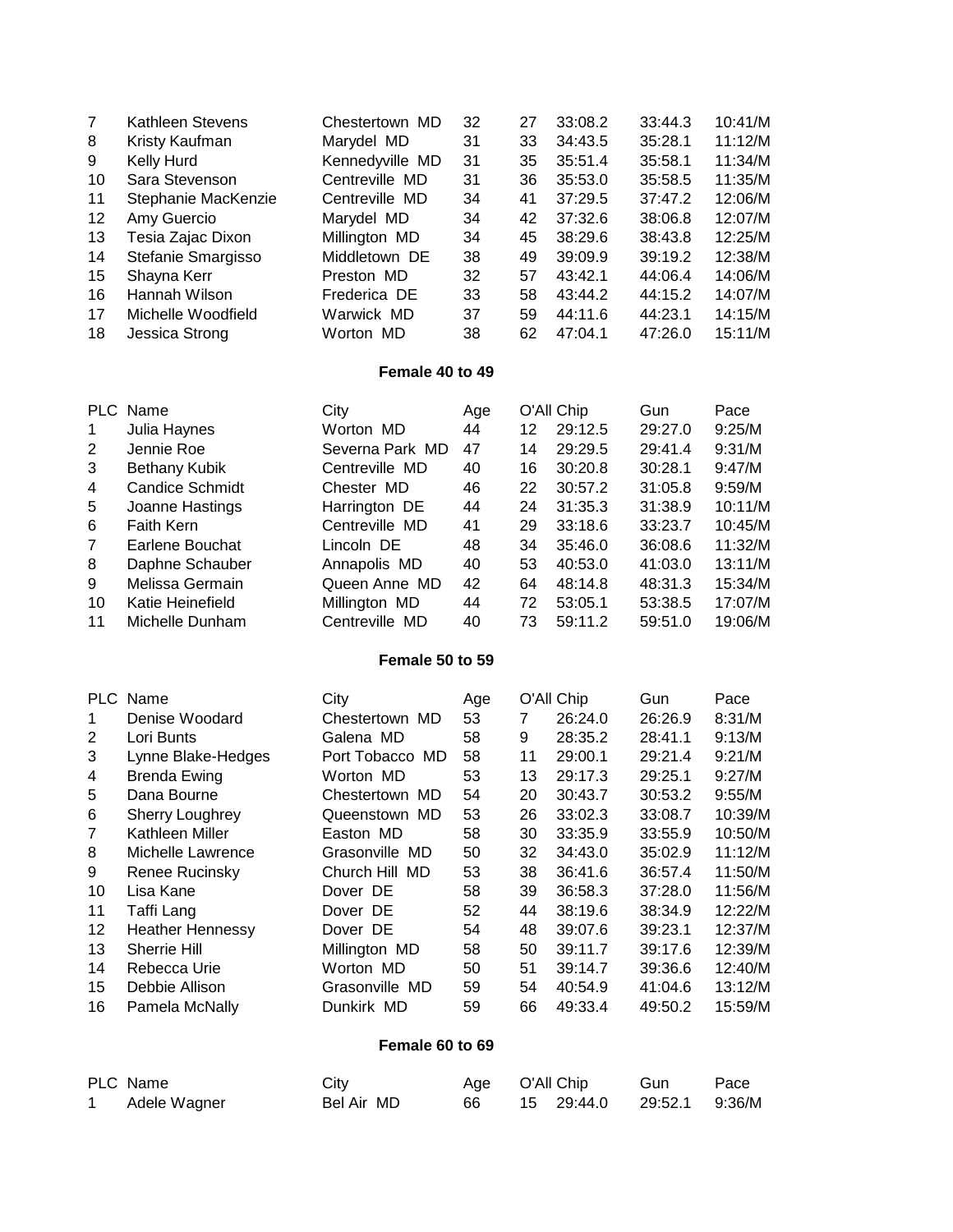| $\overline{2}$<br>3<br>4<br>5           | <b>Bobbie Hackley</b><br>Karen Romecki<br><b>Molly Breeding</b><br>Diana Woodward                                          | Centreville MD<br>Conowingo MD<br>Harrington DE<br>Harrington DE                                          | 64<br>60<br>60<br>65                | 43<br>52<br>55<br>65             | 37:43.6<br>40:21.4<br>41:42.2<br>48:37.3                                     | 37:58.5<br>40:36.2<br>41:53.0<br>48:55.6                              | 12:10/M<br>13:01/M<br>13:27/M<br>15:41/M                              |  |  |  |
|-----------------------------------------|----------------------------------------------------------------------------------------------------------------------------|-----------------------------------------------------------------------------------------------------------|-------------------------------------|----------------------------------|------------------------------------------------------------------------------|-----------------------------------------------------------------------|-----------------------------------------------------------------------|--|--|--|
|                                         |                                                                                                                            | <b>Female 70 and Over</b>                                                                                 |                                     |                                  |                                                                              |                                                                       |                                                                       |  |  |  |
| 1                                       | PLC Name<br>Carol Jelich                                                                                                   | City<br>Easton MD                                                                                         | Age<br>71                           | 61                               | O'All Chip<br>46:04.3                                                        | Gun<br>46:29.7                                                        | Pace<br>14:52/M                                                       |  |  |  |
|                                         |                                                                                                                            | <b>Male Open Champion</b>                                                                                 |                                     |                                  |                                                                              |                                                                       |                                                                       |  |  |  |
| 1                                       | PLC Name<br>Dominic Smith                                                                                                  | City<br>Dover AFB DE                                                                                      | Age<br>22                           | 1                                | O'All Chip<br>22:03.1                                                        | Gun<br>22:03.1                                                        | Pace<br>7:07/M                                                        |  |  |  |
| <b>Male Masters Champion</b>            |                                                                                                                            |                                                                                                           |                                     |                                  |                                                                              |                                                                       |                                                                       |  |  |  |
| 1                                       | PLC Name<br><b>Charlie Vincent</b>                                                                                         | City<br>Sudlersville MD                                                                                   | Age<br>44                           | $\overline{2}$                   | O'All Chip<br>22:08.9                                                        | Gun<br>22:08.9                                                        | Pace<br>7:06/M                                                        |  |  |  |
| <b>Male 10 and Under</b>                |                                                                                                                            |                                                                                                           |                                     |                                  |                                                                              |                                                                       |                                                                       |  |  |  |
| 1<br>$\overline{2}$<br>3<br>4<br>5<br>6 | PLC Name<br>Isaac Wichlinski<br>Bay Pagano<br>Ronan Wichlinski<br>Duncan Butler IV<br><b>Clint Wilson</b><br>James Peacock | City<br>Centreville MD<br>Chestertown MD<br>Centreville MD<br>Barclay MD<br>Frederica DE<br>Millington MD | Age<br>10<br>8<br>8<br>10<br>6<br>8 | 13<br>25<br>26<br>35<br>36<br>37 | O'All Chip<br>27:33.5<br>31:00.9<br>31:46.2<br>42:33.1<br>43:41.8<br>50:23.2 | Gun<br>27:33.6<br>31:20.1<br>31:48.5<br>42:50.6<br>44:13.0<br>51:13.2 | Pace<br>8:53/M<br>10:00/M<br>10:15/M<br>13:44/M<br>14:06/M<br>16:15/M |  |  |  |
|                                         |                                                                                                                            | Male 11 to 14                                                                                             |                                     |                                  |                                                                              |                                                                       |                                                                       |  |  |  |
| 1                                       | PLC Name<br><b>Gus Jones</b>                                                                                               | City<br>Clayton DE                                                                                        | Age<br>13                           | 20                               | O'All Chip<br>29:54.5                                                        | Gun<br>30:05.1                                                        | Pace<br>9:39/M                                                        |  |  |  |
|                                         |                                                                                                                            | Male 15 to 19                                                                                             |                                     |                                  |                                                                              |                                                                       |                                                                       |  |  |  |
| 1<br>$\overline{2}$<br>3                | PLC Name<br>Raul Noriega<br>Jack Spray<br>Mason Heinefield                                                                 | City<br>Dover DE<br>Worton MD<br>Millington MD                                                            | Age<br>19<br>15<br>15               | 5<br>24<br>28                    | O'All Chip<br>24:00.7<br>30:58.1<br>32:47.2                                  | Gun<br>24:00.8<br>31:16.6<br>32:47.3                                  | Pace<br>7:45/M<br>9:59/M<br>10:35/M                                   |  |  |  |
|                                         |                                                                                                                            | Male 20 to 29                                                                                             |                                     |                                  |                                                                              |                                                                       |                                                                       |  |  |  |
| 1<br>$\overline{c}$<br>3                | PLC Name<br>Michael Kempel<br>Nathaniel Fahey<br><b>Gavin Willey</b>                                                       | City<br>Millington MD<br>Sudlersville MD<br>Galena MD                                                     | Age<br>28<br>24<br>28               | 8<br>30<br>31                    | O'All Chip<br>25:15.6<br>36:35.7<br>37:06.1                                  | Gun<br>25:19.6<br>36:56.1<br>37:30.4                                  | Pace<br>8:09/M<br>11:48/M<br>11:58/M                                  |  |  |  |
|                                         |                                                                                                                            | Male 30 to 39                                                                                             |                                     |                                  |                                                                              |                                                                       |                                                                       |  |  |  |
|                                         | PLC Name                                                                                                                   | City                                                                                                      | Age                                 |                                  | O'All Chip                                                                   | Gun                                                                   | Pace                                                                  |  |  |  |